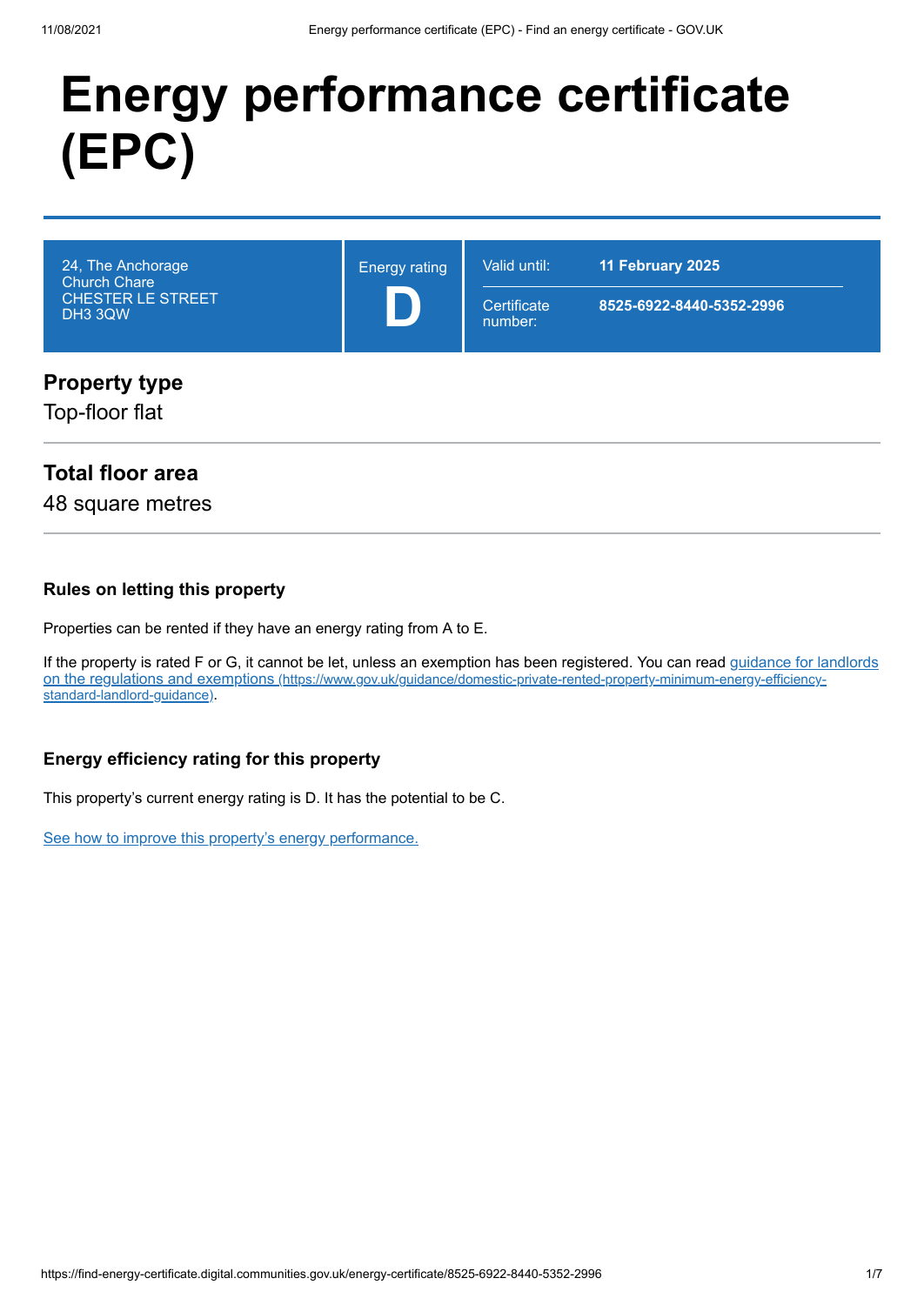| <b>Score</b> | <b>Energy rating</b> | <b>Current</b> | <b>Potential</b> |
|--------------|----------------------|----------------|------------------|
| $92 +$       |                      |                |                  |
| 81-91        | Β                    |                |                  |
| 69-80        | $\mathbf C$          |                | 77   C           |
| 55-68        | D                    | 67<br>D        |                  |
| 39-54        | Е                    |                |                  |
| $21 - 38$    | F                    |                |                  |
| $1 - 20$     | G                    |                |                  |

The graph shows this property's current and potential energy efficiency.

Properties are given a rating from A (most efficient) to G (least efficient).

Properties are also given a score. The higher the number the lower your fuel bills are likely to be.

For properties in England and Wales:

- the average energy rating is D
- the average energy score is 60

#### **Breakdown of property's energy performance**

This section shows the energy performance for features of this property. The assessment does not consider the condition of a feature and how well it is working.

Each feature is assessed as one of the following:

- very good (most efficient)
- good
- average
- poor  $\bullet$
- very poor (least efficient)

When the description says "assumed", it means that the feature could not be inspected and an assumption has been made based on the property's age and type.

| <b>Feature</b> | <b>Description</b>                         | Rating |
|----------------|--------------------------------------------|--------|
| Wall           | Cavity wall, as built, insulated (assumed) | Good   |
| Roof           | Pitched, 25 mm loft insulation             | Poor   |
| Window         | Fully double glazed                        | Good   |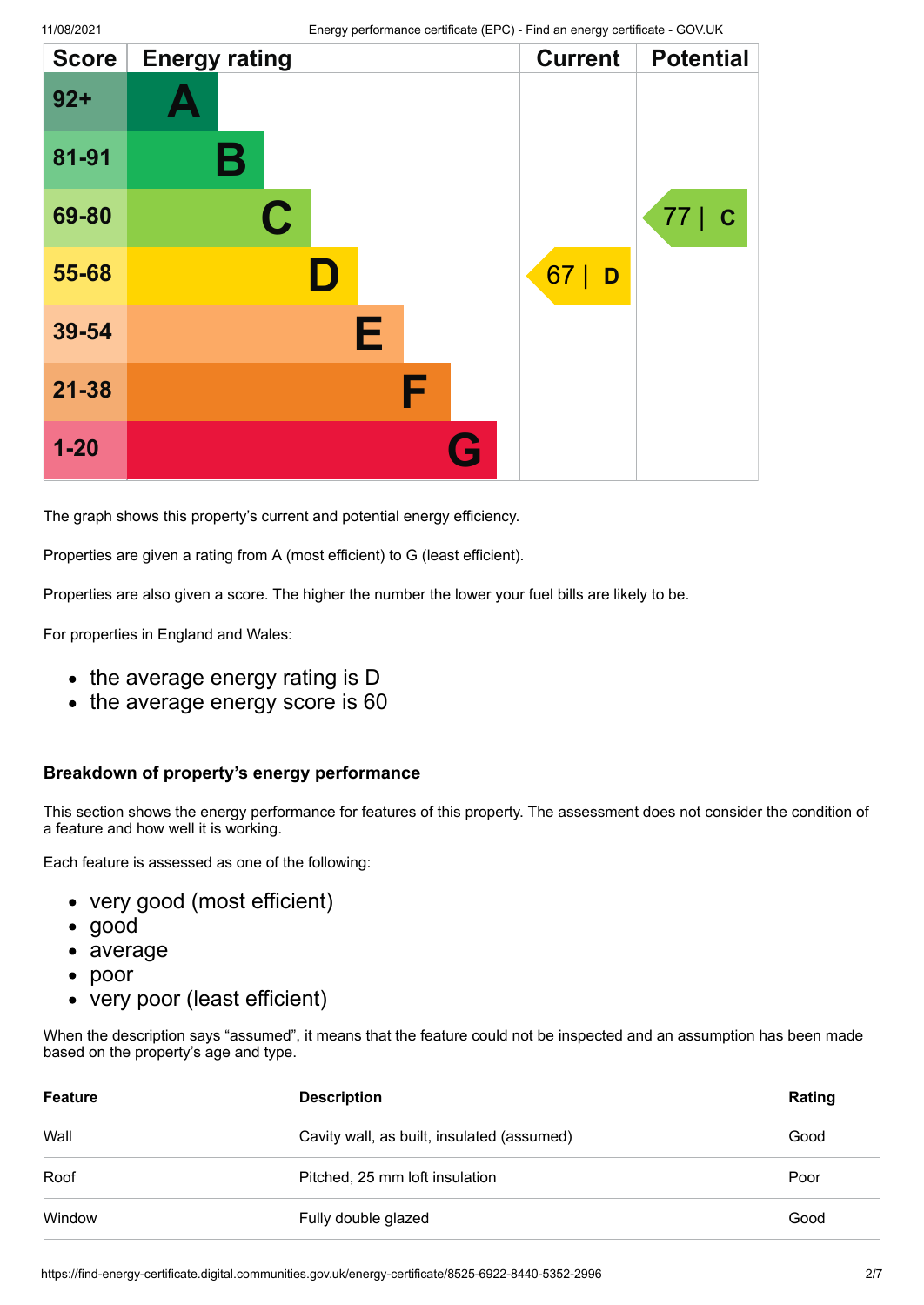11/08/2021 Energy performance certificate (EPC) - Find an energy certificate - GOV.UK **Feature Description Rating** Main heating **Boiler and radiators, mains gas** Good **Good** Main heating control **Example 20** Programmer and room thermostat **Average** Average Hot water From main system Good Lighting Low energy lighting in 67% of fixed outlets Good Floor **Example 2018** (another dwelling below) **N/A** Secondary heating None N/A

## **Primary energy use**

The primary energy use for this property per year is 280 kilowatt hours per square metre (kWh/m2).

What is primary energy use?

#### **Environmental impact of this property**

One of the biggest contributors to climate change is carbon dioxide (CO2). The energy used for heating, lighting and power in our homes produces over a quarter of the UK's CO2 emissions.

By making the [recommended changes](#page-3-0), you could reduce this property's CO2 emissions by 0.9 tonnes per year. This will help

Environmental impact ratings are based on assumptions about average occupancy and energy use. They may not reflect

#### **An average household produces**

#### **This property produces**

to protect the environment.

2.3 tonnes of CO2

1.4 tonnes of CO2

6 tonnes of CO2

#### **This property's potential production**

how energy is consumed by the people living at the property.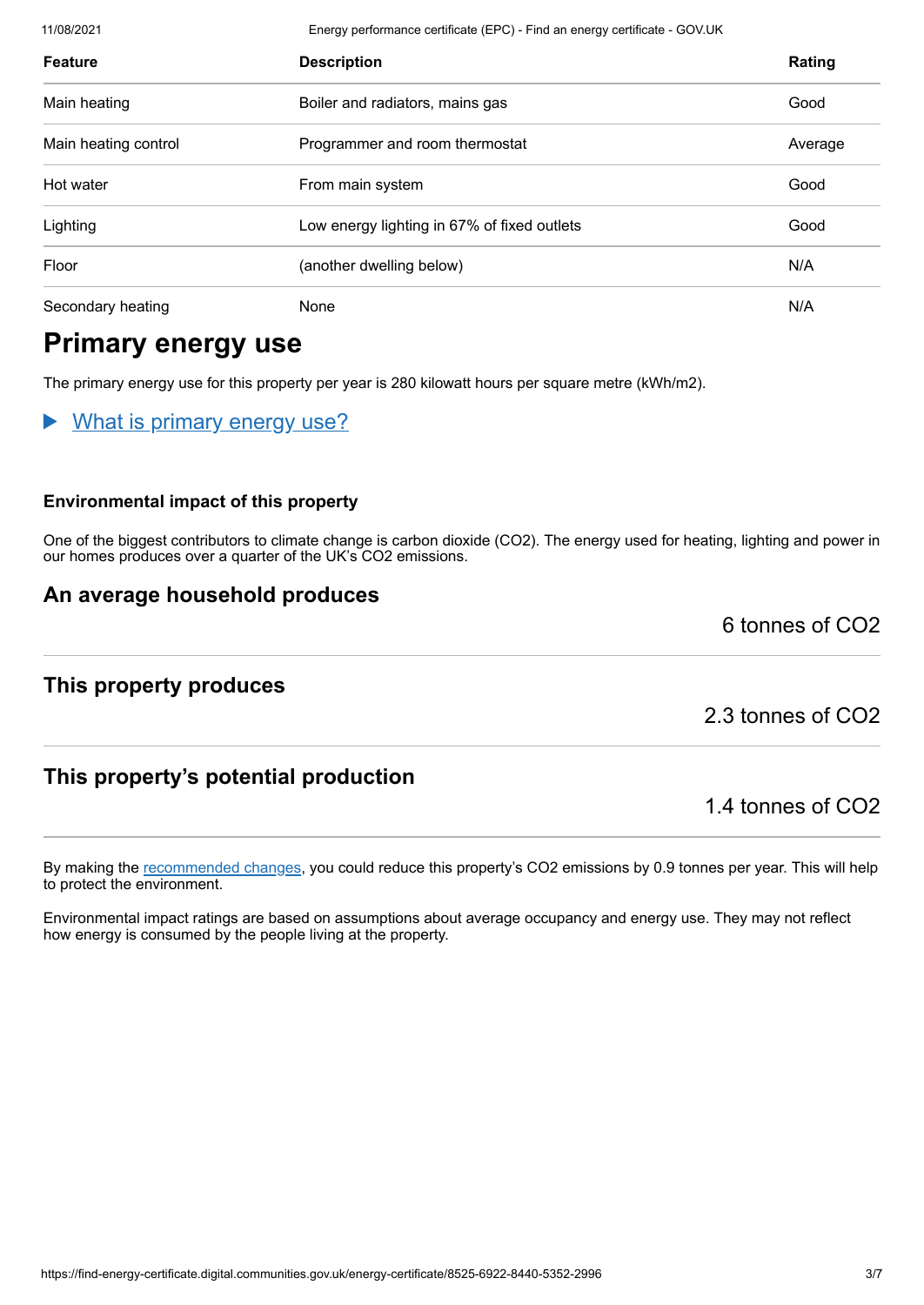#### <span id="page-3-0"></span>**How to improve this property's energy performance**

Making any of the recommended changes will improve this property's energy efficiency.

Potential energy If you make all of the recommended changes, this will improve the property's energy rating and score from D (67) to C (77).

#### What is an energy rating?

## **Recommendation 1: Increase loft insulation to 270 mm**

Increase loft insulation to 270 mm

#### **Typical installation cost**

#### **Typical yearly saving**

**Potential rating after carrying out recommendation 1**

| <b>Recommendation 2: Low energy lighting</b> |  |  |
|----------------------------------------------|--|--|
|----------------------------------------------|--|--|

Low energy lighting

**Typical installation cost**

#### **Typical yearly saving**

**Potential rating after carrying out recommendations 1 and 2**

# 74 | C

## **Recommendation 3: Replace boiler with new condensing boiler**

Condensing boiler

#### **Typical installation cost**

£2,200 - £3,000

rating

**C**

£100 - £350

£120

73 | C

£10

£10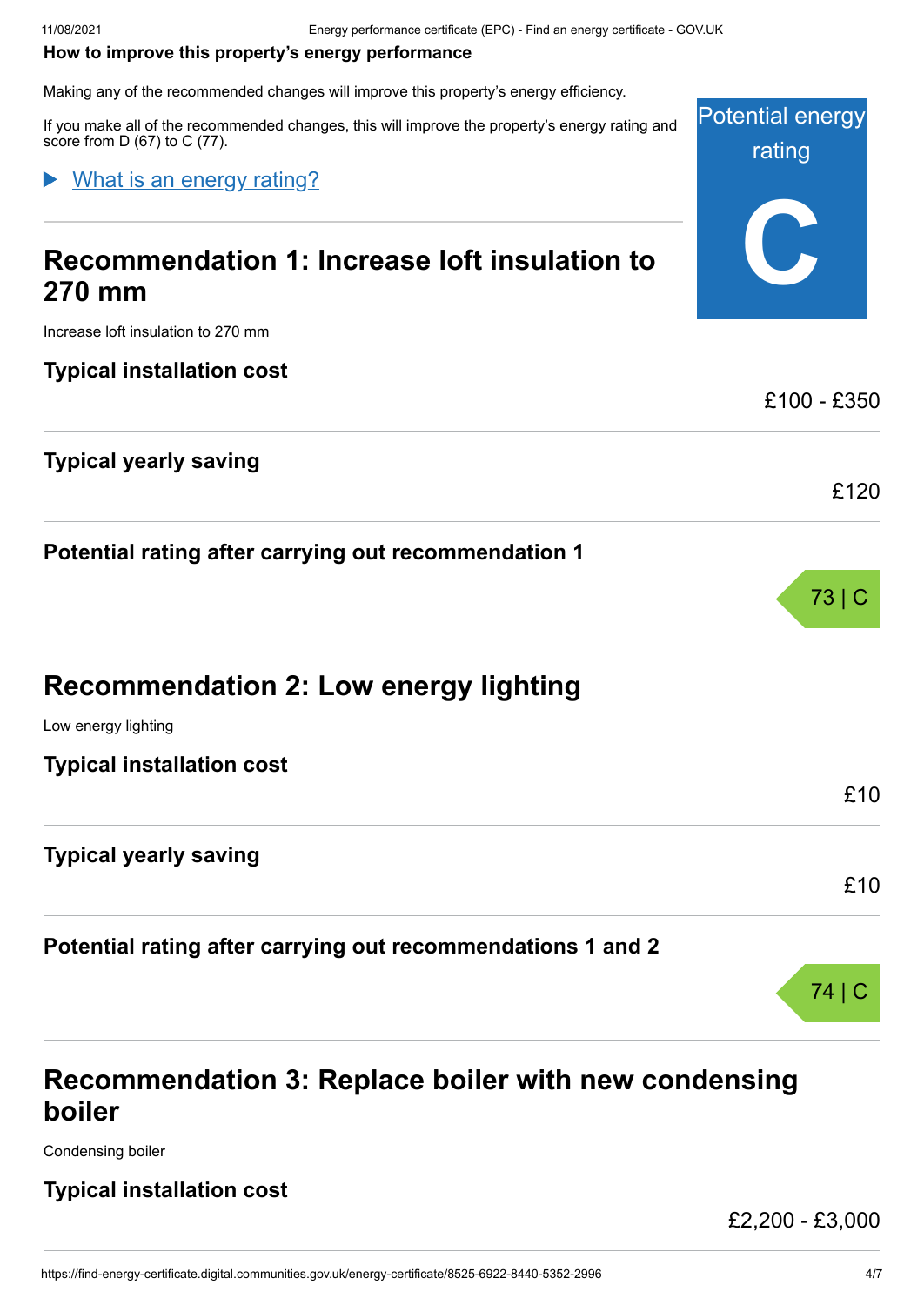#### **Potential rating after carrying out recommendations 1 to 3**



## **Paying for energy improvements**

[Find energy grants and ways to save energy in your home.](https://www.gov.uk/improve-energy-efficiency) (https://www.gov.uk/improve-energy-efficiency)

#### **Estimated energy use and potential savings**

#### **Estimated yearly energy cost for this property**

£584

£187

#### **Potential saving**

The estimated cost shows how much the average household would spend in this property for heating, lighting and hot water. It is not based on how energy is used by the people living at the property.

The estimated saving is based on making all of the recommendations in [how to improve this property's energy performance.](#page-3-0)

For advice on how to reduce your energy bills visit Simple Energy Advice [\(https://www.simpleenergyadvice.org.uk/\)](https://www.simpleenergyadvice.org.uk/).

## **Heating use in this property**

Heating a property usually makes up the majority of energy costs.

#### **Estimated energy used to heat this property**

#### **Space heating**

5412 kWh per year

#### **Water heating**

1661 kWh per year

#### **Potential energy savings by installing insulation**

**Type of insulation Amount of energy saved** 

**Loft insulation** 2133 kWh per year

You might be able to receive Renewable Heat Incentive payments [\(https://www.gov.uk/domestic-renewable-heat-incentive\)](https://www.gov.uk/domestic-renewable-heat-incentive). This will help to reduce carbon emissions by replacing your existing heating system with one that generates renewable heat. The estimated energy required for space and water heating will form the basis of the payments.

#### **Contacting the assessor and accreditation scheme**

https://find-energy-certificate.digital.communities.gov.uk/energy-certificate/8525-6922-8440-5352-2996 5/7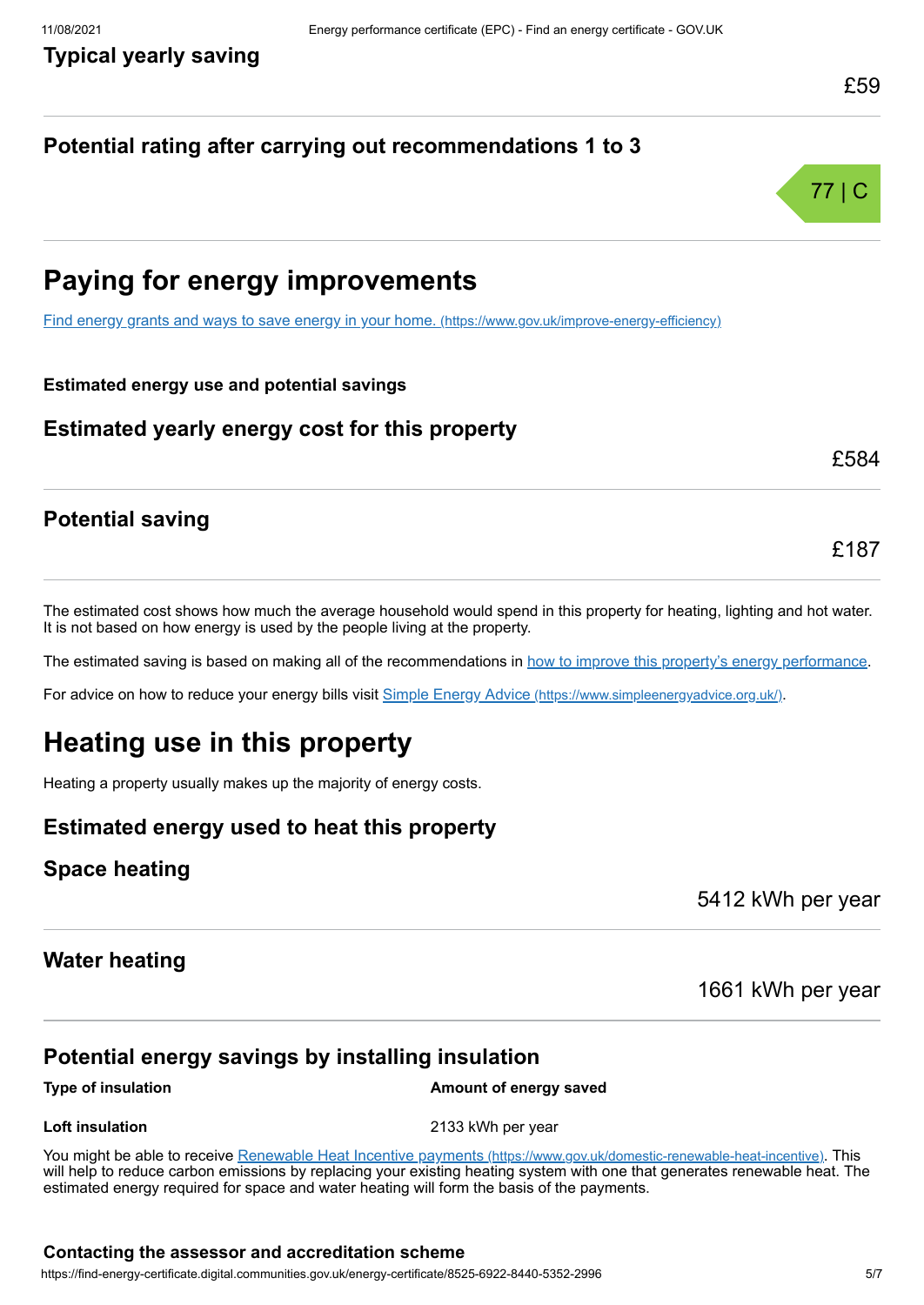11/08/2021 Energy performance certificate (EPC) - Find an energy certificate - GOV.UK

This EPC was created by a qualified energy assessor.

If you are unhappy about your property's energy assessment or certificate, you can complain to the assessor directly.

If you are still unhappy after contacting the assessor, you should contact the assessor's accreditation scheme.

Accreditation schemes are appointed by the government to ensure that assessors are qualified to carry out EPC assessments.

## **Assessor contact details**

#### **Assessor's name**

Tony Lawton

#### **Telephone**

08001072750

#### **Email**

[greendealaccountmanagers@britishgas.co.uk](mailto:greendealaccountmanagers@britishgas.co.uk)

## **Accreditation scheme contact details**

**Accreditation scheme** Stroma Certification Ltd

#### **Assessor ID**

STRO008496

#### **Telephone**

0330 124 9660

#### **Email**

[certification@stroma.com](mailto:certification@stroma.com)

### **Assessment details**

#### **Assessor's declaration**

No related party

#### **Date of assessment**

12 February 2015

#### **Date of certificate**